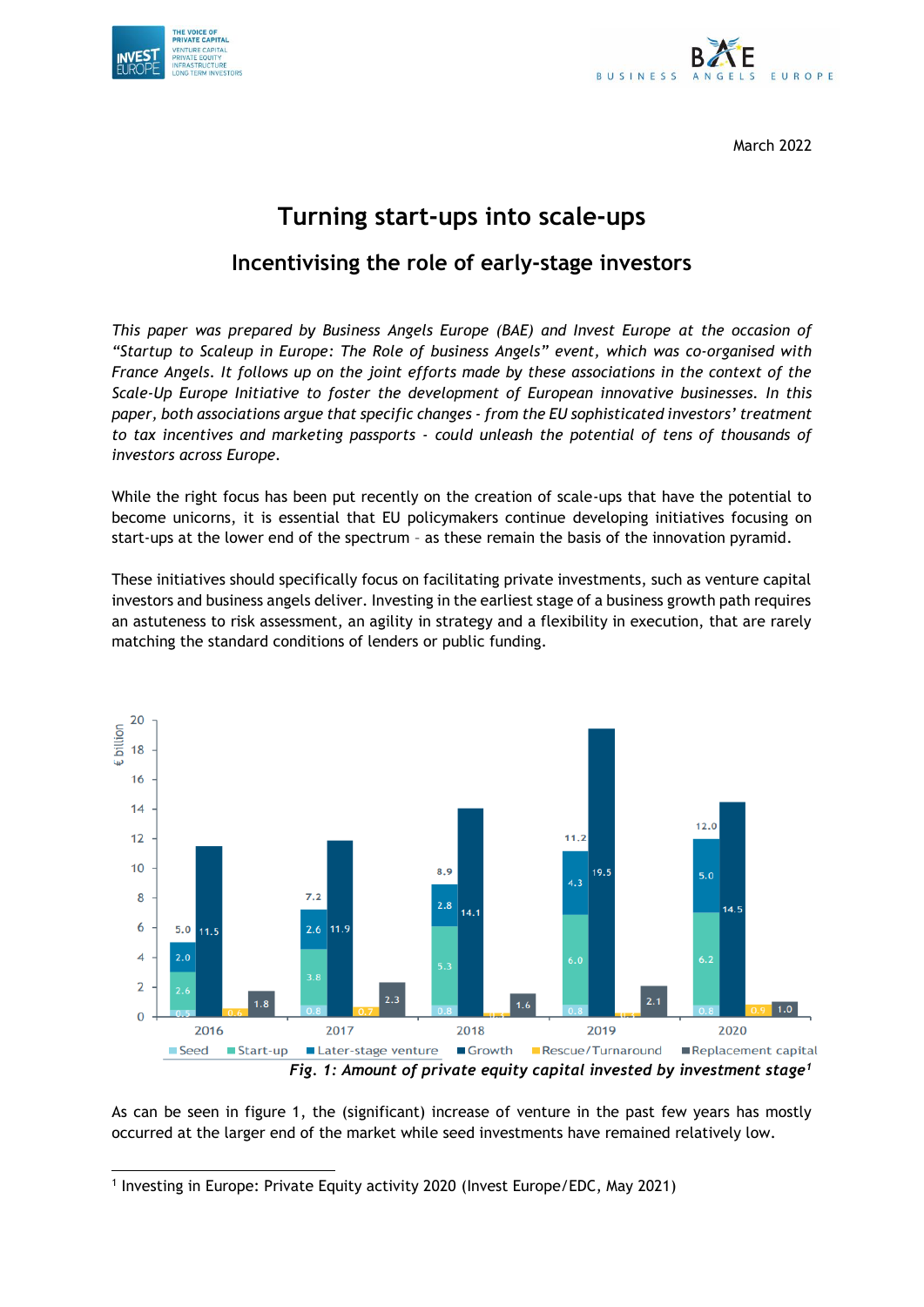



From that perspective, and as was well recognised by the Commission in its Retail Strategy, Europe needs an economic environment that incentivises private investors, whatever their size, to commit capital into equity projects – and hence help EU innovative businesses get off the ground.

The benefits could be tremendous and ultimately drive the creation of new unicorns at a time where Europe is, despite improvements, still lagging the US.

As can be seen below, there were still 4 time less unicorns in Europe in 2021 than they were in the US.



*Fig.2: European & US unicorns in 2021<sup>2</sup>*

Business angels and venture capital are the two cornerstones of early-stage equity investments and are particularly effective when acting in partnership.

Business Angels (BA) are individuals who directly invest their own money and dedicate their time and expertise into promising ventures in return for equity, while venture capital fund managers pool capital from a range of investors (see figure 3 below) and inject equity into businesses.



<sup>2</sup> Crunchbase Unicorn Board, 2022

<sup>&</sup>lt;sup>3</sup> Investing in Europe: Private Equity activity 2020 (Invest Europe/EDC, May 2021)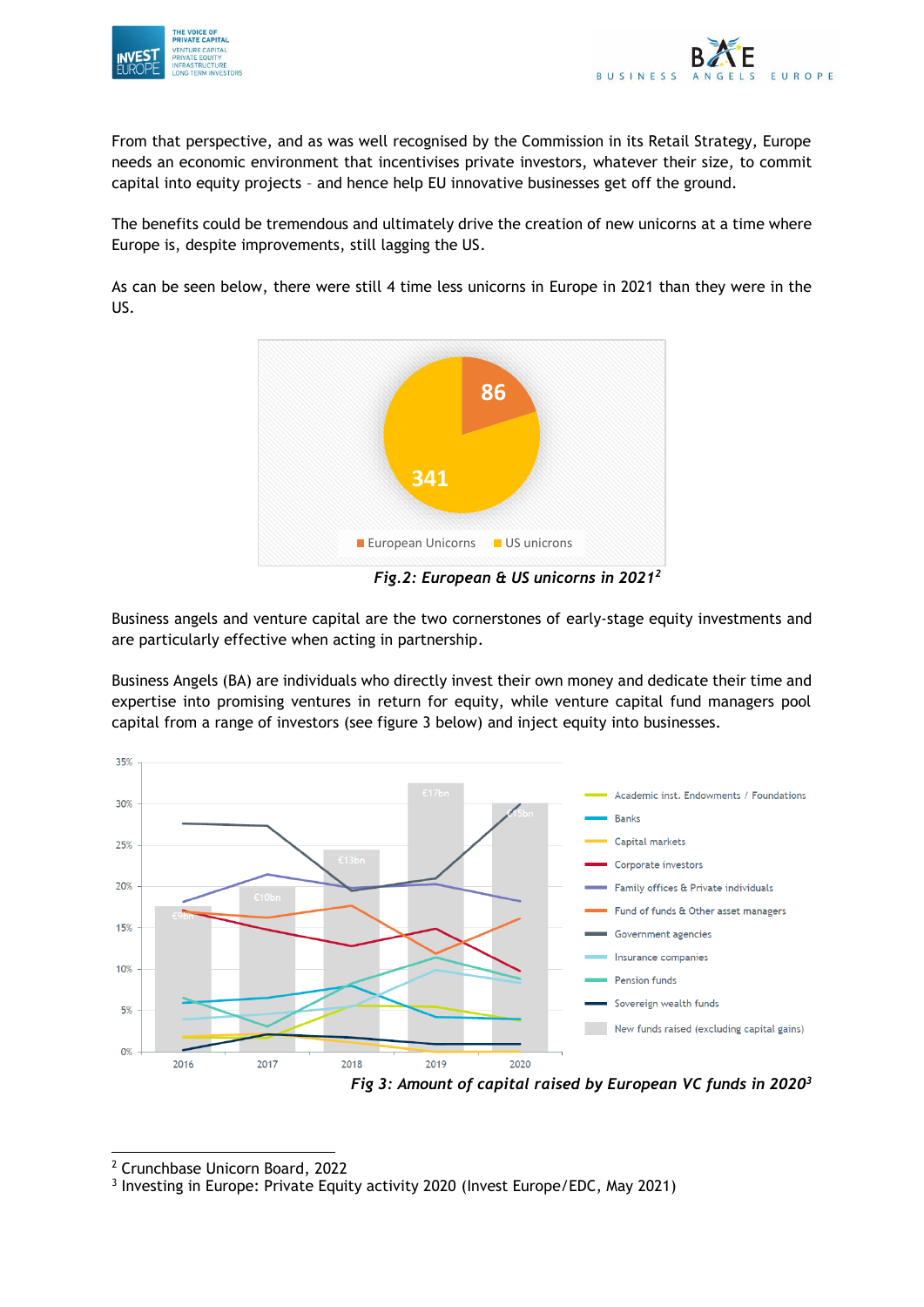



Lawmakers across Europe should pursue instruments to promote direct or indirect investor participation in start-ups and scale-ups, whether by increasing these investors' access to expertise, developing financial literacy, promoting tax incentives or improving single market conditions.

## *To that purpose, we put forward the following ideas:*

# ✓ **A more appropriate treatment of sophisticated investors**

Despite their level of understanding of the market in which they invest, investors with large tickets and a great understanding of the innovative ecosystem, whether business angels or venture investors, are currently often categorised as "retail" clients due to the idiosyncrasies of the MiFID definition, which is very specific to listed markets.

We argue that these "sophisticated" investors should be able to qualify as professional clients. Without this, fund managers will continue to be prevented from marketing to them under the AIFM Directive or forced to prepare documentation that is inappropriate to these investors' level of sophistication.

This would ultimately lower these long-term investors' ability to invest into EU start-ups and established companies.

Introducing amendments to the MiFID investor categorisation ("minimum size of investment" criterion, integration of expertise beyond financial markets) will more appropriately reflect the professional nature of large and sophisticated investors and enhance the EU sophisticated financing ecosystem.

As there are more than 13 trillion of net investable assets held by European high net worth individuals<sup>4</sup> , only a minor shift in these investors' allocation of assets could represent a significant difference for the business angel and venture ecosystem.

## ✓ **Encouraging taxpayers to acquire company shares anywhere in Europe**

While tax remains primarily a national issue, good practices could be fostered as has been indicated in the European Startup Nation Standard.

An initiative to particularly highlight is the French Madelin instrument, a tax scheme offered to all taxpayers, which provides French citizens investors the opportunity to benefit from an income tax reduction by subscribing either directly to the capital of companies or by subscribing to units or shares of venture capital funds.

One of the key advantages of the Madelin instrument is that it does not restrict investments to French businesses, as opposed to its equivalents in other EU countries, making it an essential tool to foster cross-border investments.

Such a measure is also contingent on the "cap/ceiling" of the incentive and on how much actual percentage of the investment can be deducted, something that numerous national governments have so far failed to appreciate.

Promoting this instrument as a "private investor sandbox", and both of its characteristics, would hence strongly incentivize investors cross-border investments in innovative businesses. We therefore

<sup>4</sup> EY study on Wealth Management Outlook, 2018